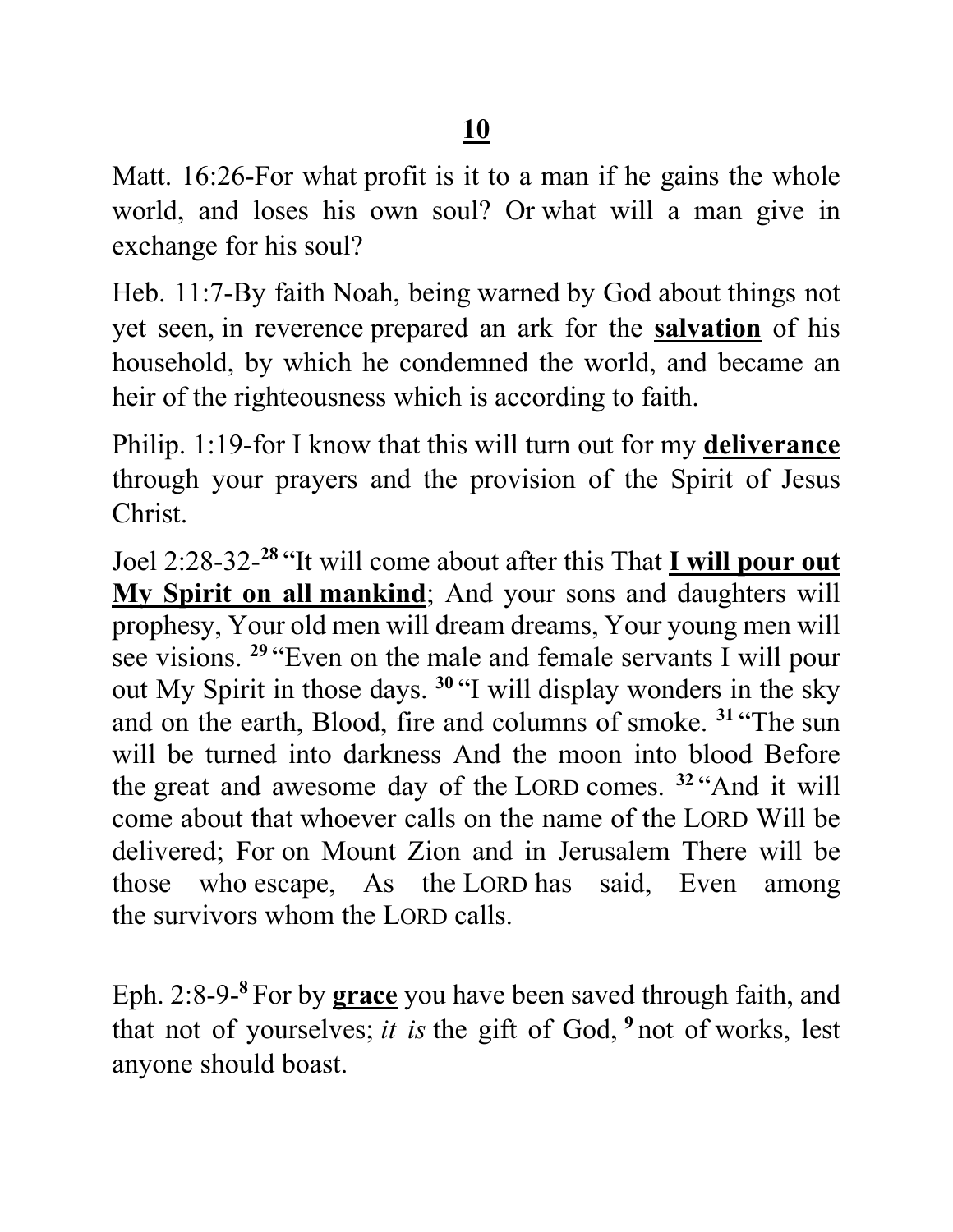Philip. 4:19-And my God will supply all your **needs** according to His riches in glory in Christ Jesus.

Isa. 53:5-But He was **pierced** through for our transgressions, He was crushed for our iniquities; The chastening for our wellbeing *fell* upon Him, And by His scourging we are healed.

Ps. 22:16-For dogs have surrounded me; A band of evildoers has encompassed me; They **pierced** my hands and my feet.

Lev. 24:16-Moreover, the one who blasphemes the name of the LORD shall surely be put to death; all the congregation shall certainly **stone him**. The alien as well as the native, when he blasphemes the Name, shall be put to death.

Num. 15:32-36- **<sup>32</sup>** Now while the sons of Israel were in the wilderness, they found a man gathering wood on the Sabbath day. **<sup>33</sup>** And those who found him gathering wood brought him to Moses and Aaron, and to all the congregation; **<sup>34</sup>** and they placed him in custody, because it had not been decided what should be done to him. **<sup>35</sup>** Then the Lord said to Moses, "The man must be put to death; all the congregation shall **stone him with stones** outside the camp." **<sup>36</sup>** So all the congregation brought him outside the camp and **stoned him to death with stones**, just as the Lord had commanded Moses.

John 8:58-59-**<sup>58</sup>** Jesus said to them, "Truly, truly I say to you, before Abraham was born, I am." **59** Therefore **they picked up stones to throw at Him**, but Jesus hid Himself and left the temple grounds.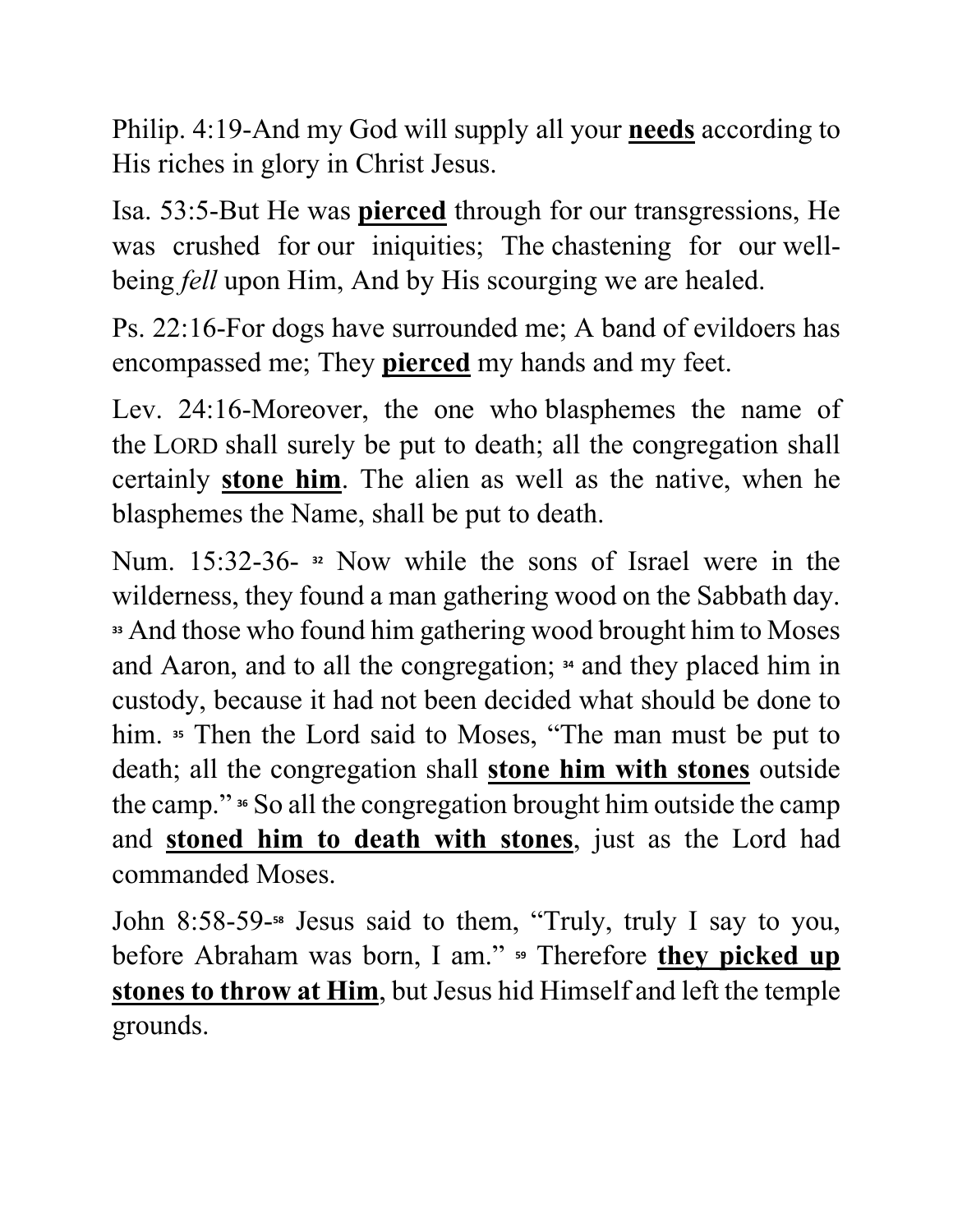Acts 2:23-this *Man*, delivered over by the predetermined plan and foreknowledge of God, you **nailed to a cross** by the hands of godless men and put *Him* to death.

Matt. 27:3-5-**<sup>3</sup>** Then when Judas, who had betrayed Him, saw that He had been condemned, he **felt remorse** and returned the thirty pieces of silver to the chief priests and elders, **<sup>4</sup>** saying, "I have sinned by betraying innocent blood." But they said, "What is that to us? You shall see to it yourself!" **<sup>5</sup>** And he threw the pieces of silver into the temple sanctuary and left; and he went away and hanged himself.

Gen. 50:20-As for you, **you meant evil against me,** *but* **God meant it for good** in order to bring about this present result, to preserve many people alive.

Gen. 45:14-Then he fell on his brother Benjamin's neck and wept, and **Benjamin wept on his neck**.

Gen. 46:29-Joseph prepared his chariot and went up to Goshen to meet his father **Israel; as soon as he appeared before him, he fell on his neck and wept on his neck a long time**.

## **11**

2 Chron. 35:22-27-**<sup>22</sup>**However, Josiah would not turn away from him, but disguised himself in order to make war with him; nor did he listen to the words of Neco from the mouth of God, but came to make war on the plain of Megiddo. **<sup>23</sup>**The archers shot King Josiah, and the king said to his servants, "Take me away, for I am badly wounded." **<sup>24</sup>**So his servants took him out of the chariot and carried him in the second chariot which he had, and brought him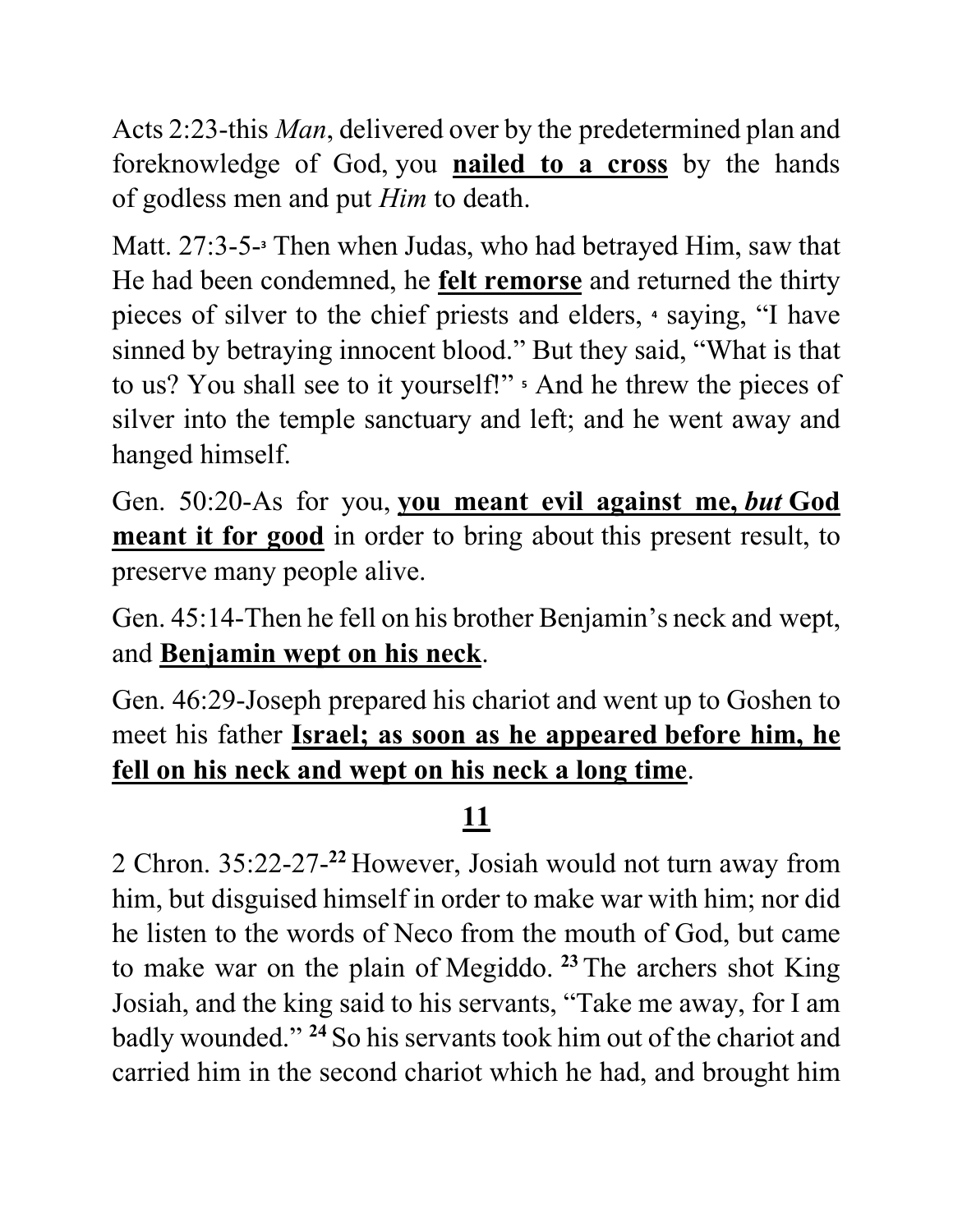to Jerusalem where he died and was buried in the tombs of his fathers. All Judah and Jerusalem mourned for Josiah. **<sup>25</sup>**Then Jeremiah chanted a lament for Josiah. And all the male and female singers speak about Josiah in their lamentations to this day. And they made them an ordinance in Israel; behold, they are also written in the Lamentations.**<sup>26</sup>**Now the rest of the acts of Josiah and his deeds of devotion as written in the law of the LORD, **<sup>27</sup>**and his acts, first to last, behold, they are written in the Book of the Kings of Israel and Judah.

Rev. 16:16-And they gathered them together to the place which in Hebrew is called **Har-Magedon**.

## **12-13**

2 Sam. 7:12-16-**<sup>12</sup>** When your days are complete and you lie down with your fathers, I will raise up your descendant after you, who will come forth from you, and I will establish his kingdom. <sup>13</sup> He shall build a house for My name, and I will establish the throne of his kingdom forever. **<sup>14</sup>**I will be a father to him and he will be a son to Me; when he commits iniquity, I will correct him with the rod of men and the strokes of the sons of men, **<sup>15</sup>**but My lovingkindness shall not depart from him, as I took *it* away from Saul, whom I removed from before you. **16 Your house and your kingdom shall endure before Me forever; your throne shall be <u>established forever</u>."""** 

2 Sam. 7:17-In accordance with all these words and all this vision, so **Nathan spoke to David**.